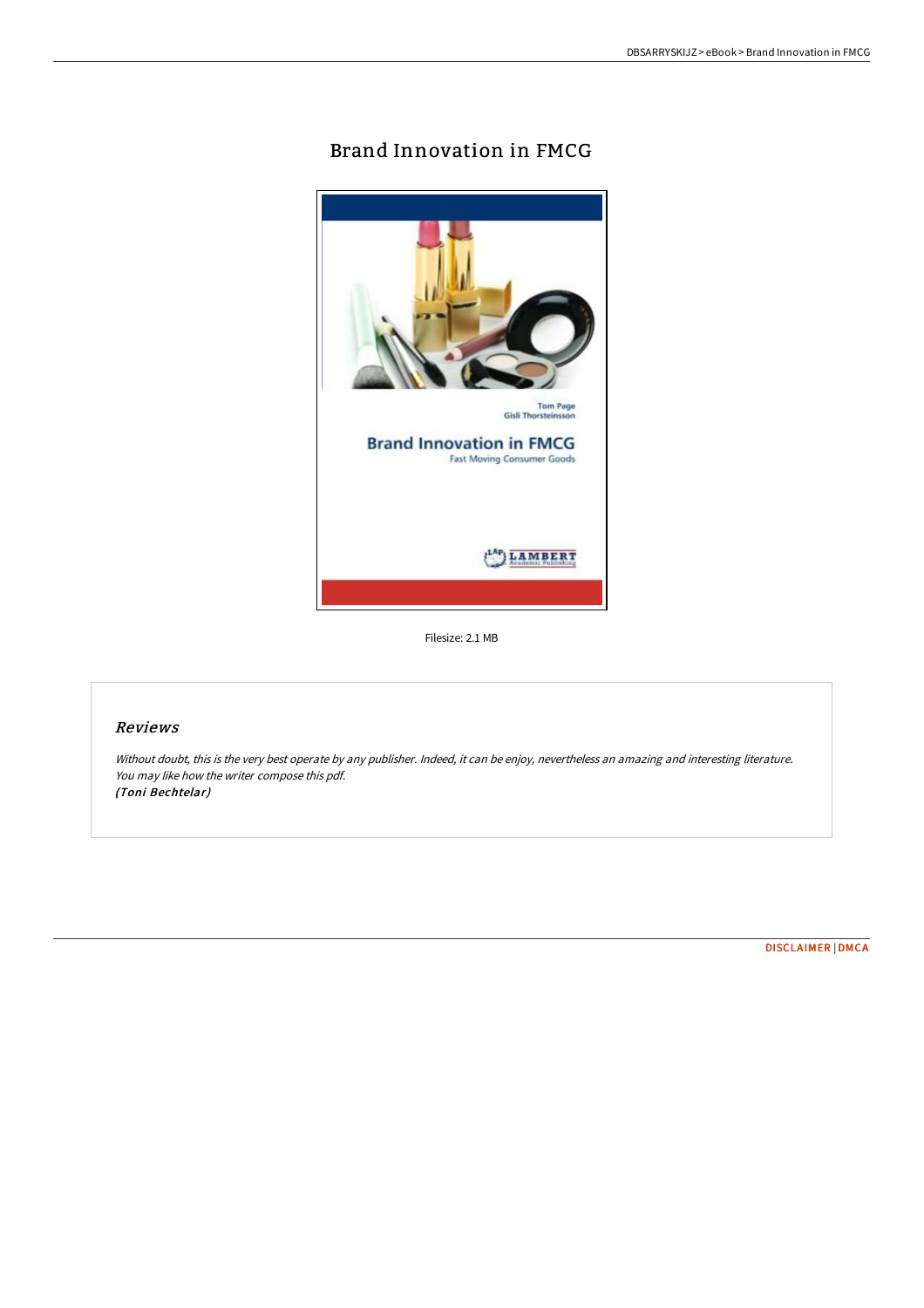## BRAND INNOVATION IN FMCG



Condition: New. Publisher/Verlag: LAP Lambert Academic Publishing | Fast Moving Consumer Goods | The definition of packaging is as follows: Packaging is the science, art and technology of enclosing or protecting products for distribution, storage, sale, and use. Packaging also refers to the process of design, evaluation, and production of packages and all the development and manufacturing processes that are required to create the packaging. In order to develop consistent successful packaging within the competitive and fast moving food and cosmetics market, premium brands must liaise with consumers in order to maintain an optimised brand design for their products. | Format: Paperback | Language/Sprache: english | 64 pp.

 $\ensuremath{\mathop\square}$ Read Brand [Innovation](http://www.bookdirs.com/brand-innovation-in-fmcg.html) in FMCG Online Download PDF Brand [Innovation](http://www.bookdirs.com/brand-innovation-in-fmcg.html) in FMCG